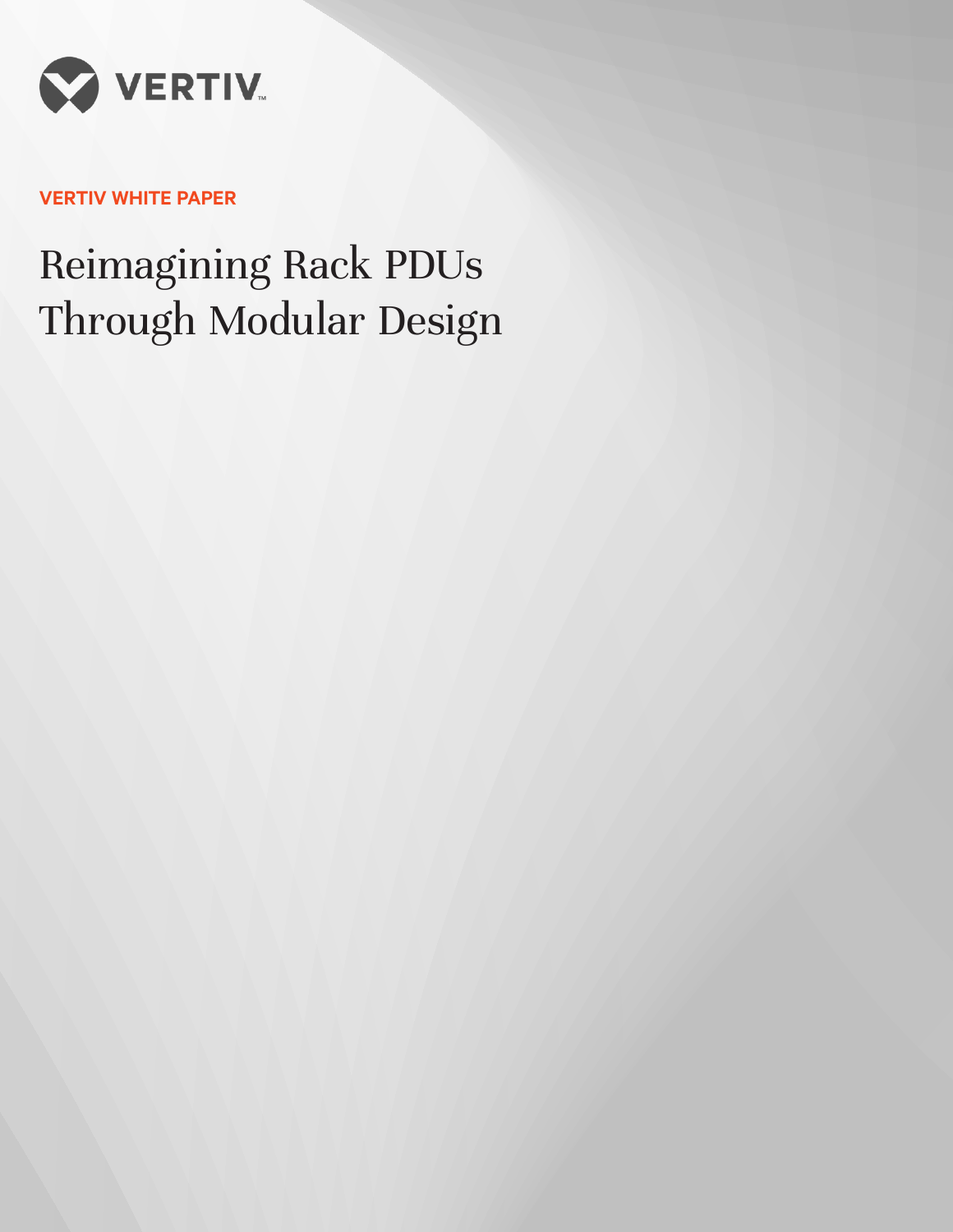# **Introduction**

Since the mid-2000s, the data center industry has been taken with the idea of modularity. The adjective "modular" has been applied to various products that end users might consume from containerized data centers to electrical and mechanical products that provide essential power and cooling to IT hardware. A quick internet search of "modular data center" finds millions of webpages competing for this search term.

Modularity was (and is still) presented with the joint value propositions of economy and efficiency. The tagline is often: buy what you need when you need it. The virtue of modularity is also seen in service and maintenance, as failed components can often be replaced without a costly wholesale exchange of an entire device.

# **Modularity in Power Backup and Power Distribution**

During the same decade, we saw the introduction and adoption of products that users could bolt onto cabinet rows and bolster capacity as they added IT resources. As such, models of air conditioners and uninterruptible power supplies (UPS) were no longer limited to big-box form factors. They had an aesthetic quality and footprint that closely matched that of an equipment rack. At the same time, the larger facility UPS began to incorporate modular ideas that allowed for easier upgrades, expansions and redundancy planning.

Modular UPS first came into fashion targeting small-to-medium applications that would typically top out around 100kVA. Vendors would provide a fixed amount of capacity to start (e.g., 20kVA), but included built-in headroom with the UPS, batteries and distribution to grow to 100kVA as the business filled the data center with more equipment.

Another example of power modularity is the overhead busway with tap-off boxes. These products became prominent in the data center in the mid-to-late 2000s, bringing a track lightingtype simplicity to rack power feeds. As long as the busway was sized appropriately, a user could support a bevy of power configurations in a given row of equipment cabinets; a singlephase 20-amp feed could be deployed next to a three-phase 60 amp feed. If server churn was high, there was no need to worry about the laborious work of adding or changing circuit breakers in a panelboard; the old and new tap-off boxes could be replaced by data center personnel in a matter of minutes. Figure A below demonstrates an example of power modularity through tap-off boxes on an overhead busway.

The rack power distribution unit (rPDU) is the last mile in the data center power chain and the product itself is no stranger to modular variants. Certain vendors have turned the rPDU chassis into a touch-safe busbar where the customer can combine different modules of breakers, receptacles and intelligence (boards, network ports) that lock into place. This erector-set approach to the rPDU results in a highly bespoke product with a variety of outlet types to suit any IT deployment and one that can be quickly changed in the event of server refresh.

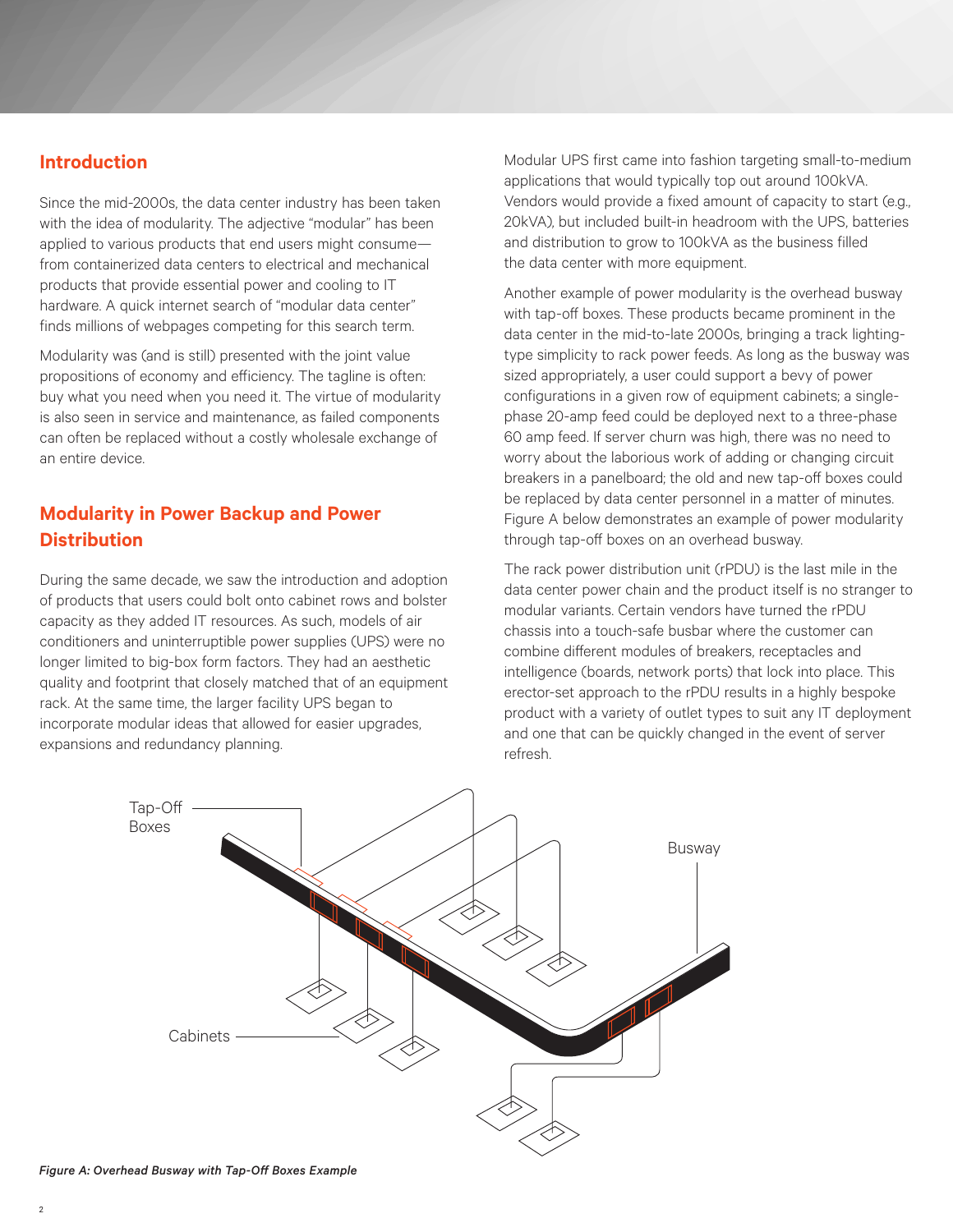

# **Modularity & Component Anatomy Intelligence**

Modularity is about component parts—understanding what has normally been hard-coded and then engineering those pieces to be flexible and interchangeable instead. This philosophy is expressed by the **[Open Compute Project \(OCP\)](http://telecombloger.ru/wp-content/uploads/2012/05/Open_Rack_Charter.pdf)** consortium who, in their Open Rack charter, write:

*"The intent is to enable what we term component disaggregation [where] compute components can be swapped and expire according to their own life cycles without replacing the entire server for an upgrade or repair."*

A rack PDU, made in this mold and embodying this disaggregation, would step outside the conventional market model for rack PDUs.

Rack PDUs have historically been segmented by technology into the lexicon of basic, locally metered, input metered, outlet switched, outlet monitored or outlet switched and monitored. As users progress from one segment to the next, functionality increases and so does cost. But, to this point, the segments

have yet to be bridged by technology; the upgrade path has been rip and replace—much like the hardware model that the OCP is trying to counter. An alternative to this course is a rPDU with hot swappable intelligence—modules that enable feature upgrades while retaining the same rPDU chassis.

This path realizes that basic rPDU users today may have a different outlook in two years; the business need may be more complex and IT may require more visibility. Similarly, consumers with switched rPDUs may want to implement an efficiency program that requires more granular measurements at the outlets. Through hot-swappable intelligence, both users achieve a degree of future-proofing; see example in Figure B below. The rPDU becomes an investment that can be repurposed as power management priorities change.

And, as rare as rPDU failures are, the root cause of such events often traces back to these embedded systems. In these infrequent cases, the likely culprit can be replaced without any rPDU downtime and visibility to rPDU information can be quickly restored.



#### **Chassis & Cord**

Beyond intelligence (sensors and chips), a rack PDU is composed of various component parts—a metal chassis, conductors, receptacles, overcurrent protectors, a cord and a plug. As mentioned, these components have typically been hardwired as a complete product; however, interesting possibilities are created if some of the components are disaggregated from the chassis.

Most data center operators deploy a variety of rack PDUs based on hardware applications or deployment locations whether the hardware resides, for example, in an on premise (company-owned) facility or a leased location. Some large operators in North America have realized the benefits of operating at the typical international 400V standard in their company-owned facilities. These same operators may also

maintain points-of-presence or other production gear at North American colocation facilities. These off-premise sites are more likely to run the prevalent 120V/208V power architecture. In these cases, managers must make decisions about inventories, sourcing and supply chain optimization across multiple SKUs decisions that may be further complicated by an international portfolio and diverse power standards per country of operation.

Support

- y Typical North America Voltage Possibilities: 120, 208, 208 3-phase, 400 3-phase
- y Typical North America Amperage Possibilities: 15, 20, 30, 35, 40, 50, 60, 80, 120
- y Typical International Voltage Possibilities: 100, 200, 230, 400 3-phase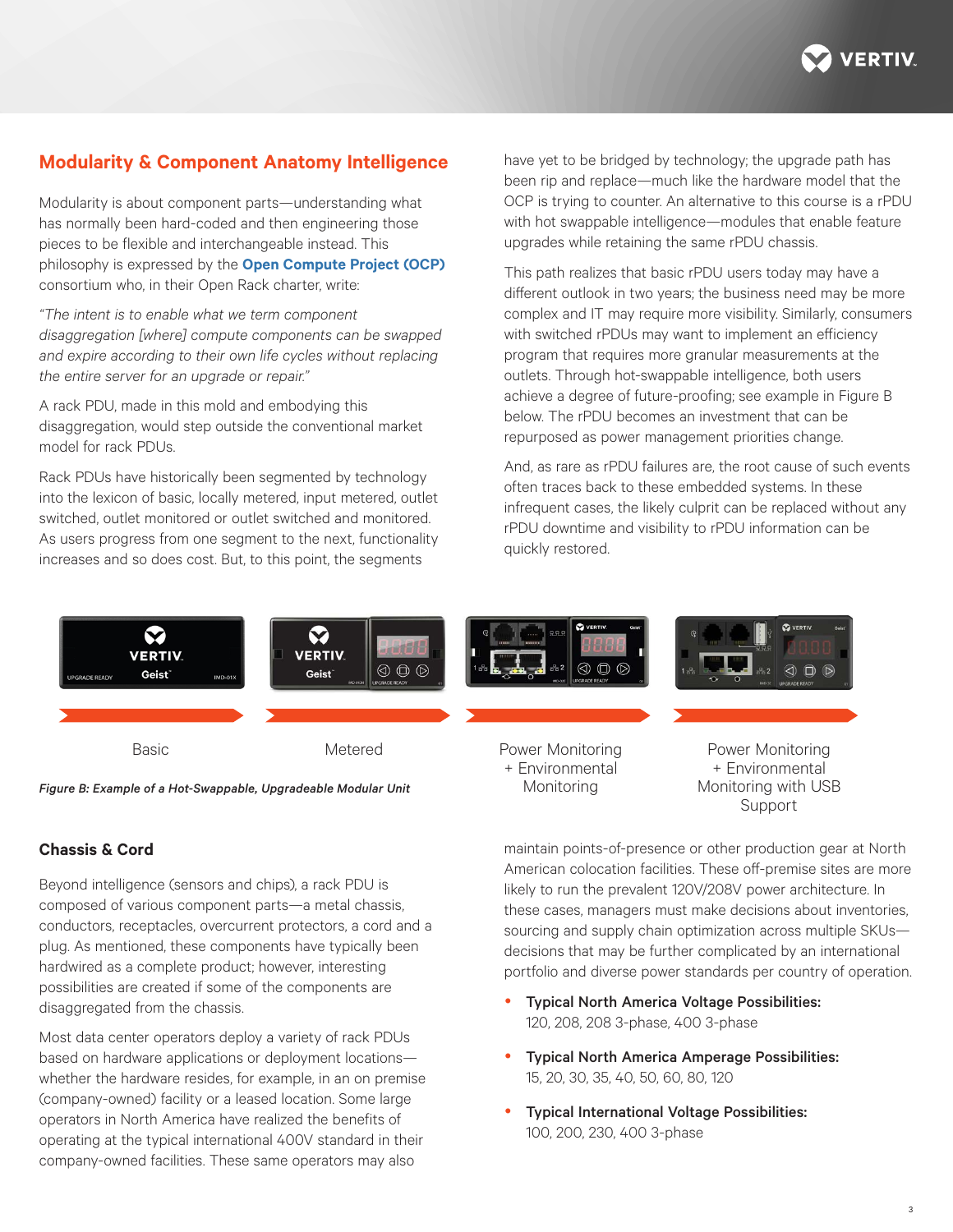y Typical International Amperage Possibilities: 10, 13, 16, 32, 40, 48, 63

To counter this complexity, some organizations have found value in standardizing on a rPDU chassis that is complete with receptacles, conductors and breakers but uses specialized connectors with a cord that is removable and interchangeable. In this scheme, the physical rPDU is "universal" across all voltage and amperage considerations and is defined entirely by this modular cord and plug—of which there could be several possibilities. Thus, the same physical rPDU could be deployed across the world, while individual sites would only manage their cable inventories.

From the facilities side of the data center, the universal rPDU can offer a simpler provisioning of rack power. As figure D depicts, the typical connectors are no longer external to the rPDU; they are now a part of the physical chassis. The "facility end" becomes one connection to an overhead busway, removing the intermediary devices.

This universal concept is the converse of how most rPDUs are made and sold today. As such, it requires some unique components. The most unique being the cable which contains a standard plug (e.g., a 50 amp CS8365), a specialized male



connector and a matching female connector permanently affixed to the rPDU. The conductors are uniquely spliced within the cable so that, once connected to the female end, the downstream rPDU components (breakers and receptacles) become wired either line-to-line (208V 3 phase) or line-toneutral (400V 3 phase).

The physical rPDU would see little difference from a standard model, aside from oversized wiring between the female connector and the breakers' input terminals to accommodate the highest possible amperage.



#### *Current Version New Universal Design*

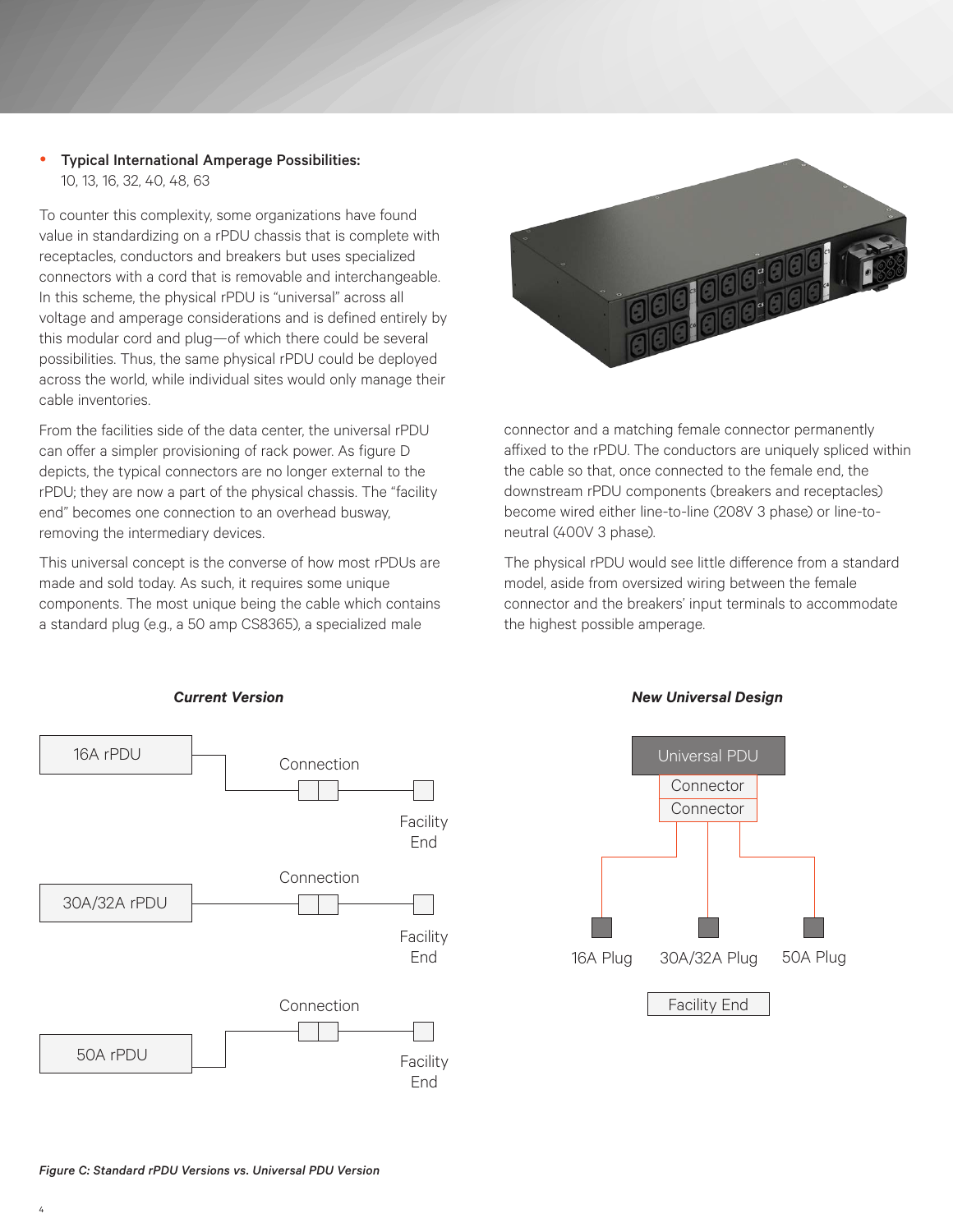

#### **"Bare-Metal" rPDU**

As shrinking hardware footprints have allowed users to pack more IT in a single server cabinet, these users have demanded the same from their rPDU suppliers: maximizing receptacles in the smallest possible form factor. Input amperage, input voltage, receptacle counts and level of intelligence all influence a rPDU's size. These factors can be a challenge for a manufacturer to build a high-amperage, outlet-dense, fully instrumented rPDU when confined to a typical 72" x 2" x 2" form factor. If such a design is realized, it may come at the expense of the best outlet spacing, as the rPDU supplier must balance usability, component parts and chassis real estate all in tandem.

All told, this example is a perfect one to revisit modularity and disaggregation, as the rack PDU is often seen as the demarcation point between Facilities and IT teams within a data center.

Figure E details component costs for an intelligent rPDU. There are four primary categories, the costliest being physical components like receptacles, wire and chassis. In searching for efficiencies, we must consider the interplay between these parts:

- What makes the most sense to keep the components together or break them apart?
- Are there particular components that are more allied to IT or Facilities?



#### *New Universal Design*

Receptacles, Wire, and Chassis Plug and Cables Overcurrent Protection Monitoring

• What value can a disaggregated design bring to each business unit?

Asking these questions, we can re-draw the pie chart (Figure F) into two main categories that align component parts to each business unit.

Then we can ask a simple question: what if the most expensive part of the product became a permanent fixture in the facility installation? And, to tie back to OCP ideals, what if these components can be swapped and expire according to their own life cycles?

The lifecycle for a rack PDU can be tied to corporate technology refreshes, which happen on the average of three to five years. Following OCP's ideal, the components' useful lives are much longer. If a data center can achieve long-lasting utility from 60% of its initial rPDU investment, there are compelling financial benefits to the organization.

#### *Intelligent Rack PDU Cost Breakdown - Reformatted*



*Figure D: rPDU Cost Breakdown*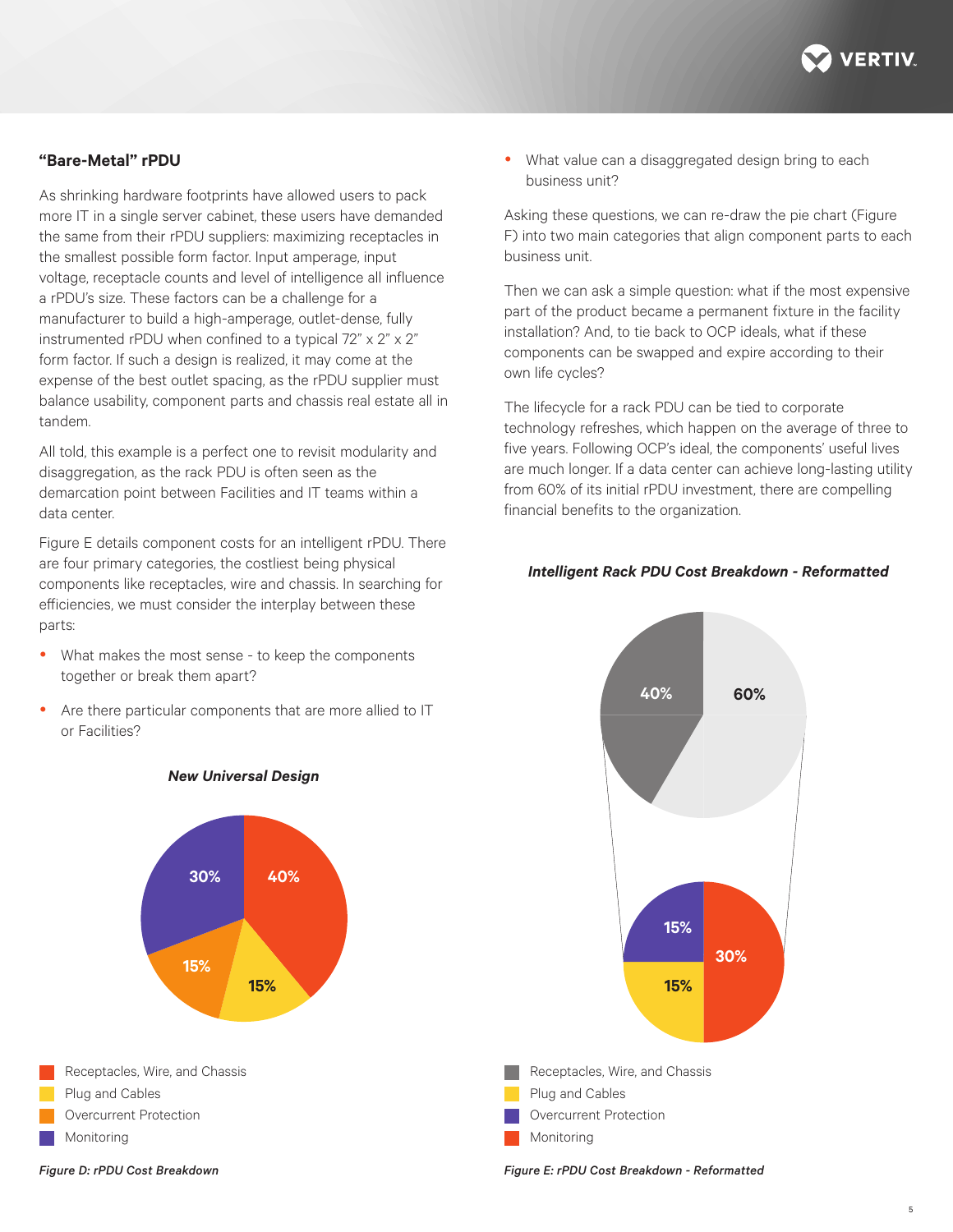This concept presents another spin on a universal PDU. Instead of a busway with discrete tapoff boxes (e.g., an L21-30 rack next to an L6-30 rack) users deploy the same tapoff box (a "facility" rack PDU) with the same connecting cable to each cabinet. This facility box is preconfigured with the following components:

#### Overcurrnet protection containing six branch circuits for high density possibilities

Monitoring hardware

Ethernet ports for network interfaces that intergrate with IT and Facility tools

The facility output would be hardwired to a specialized cable and male connector that would facilitate any number of rack kW possibilities within its connected cabinet.



*Figure F: Facilities rPDU*

The disaggregation of components results in an "IT" rPDU with optimized form factor: low profile and outlet dense, where receptacle positions are closely matched to rack units and phase balancing is easy to accomplish. During the next technology refresh where new, fully populated racks are rolled-in by systems integrators, the legacy racks, hardware and IT rPDUs can be decommissioned. The new IT rPDUs, purchased at less capital expense, can easily connect to the existing facility rPDUs via the remaining cords.

This modular approach also offers additional functionality, centered on risk prevention and monitoring.

Overcurrent protectors in rack PDUs have not traditionally been subject to the selective coordination rules that apply to the rest of the data center's power chain (i.e., rack PDUs, like the IT gear they power, have historically been classified as "utilization equipment"). With breakers now housed in the Facility rPDU and tied to the busway, they will be considered part of the primary distribution path and under the purview of selective coordination—a practice that should bring solace to facility managers and electrical designers.

The Facility rPDU includes further modularity within its intelligence card. The same technology mentioned earlier providing the consumer with a built-in upgrade path that is non-invasive and hot-swappable.



*Figure H: Complete Installation*

**00000 00000 00000 00000 00000 00000** 

*Figure G: IT rPDU*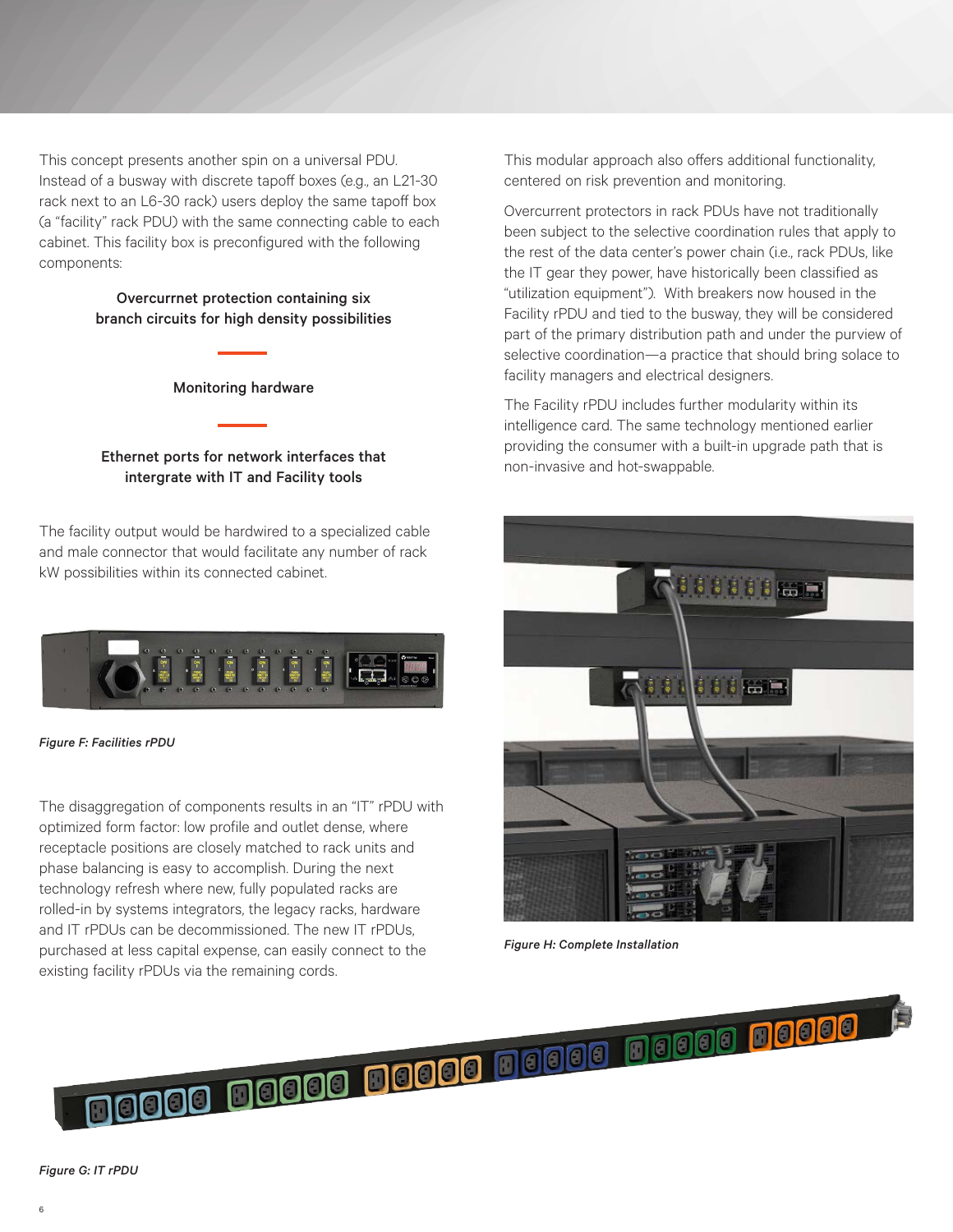

7

# **Conclusion**

The data center's modular evolution has touched nearly all products in the white space and many outside of it. While rack PDUs are not exempt from this trend, there has not been considerable historical demand for the product to take a more modular turn. But market conditions are changing. Large, influential data center operators are breaking down the facility and its components into bare metal, open source components, valuing utility and flexibility over other considerations. The rack PDU models herein embody this theme, presenting products that can be easily upgraded, continually repurposed and disaggregated so that each component part can maximize its value.

### **About the Author**

#### **Justin Blumling**

*Offiering Manager, Vertiv*



Justin Blumling is an offering manager for Vertiv's global rack PDU (rPDU) line of business. He has spent his career in the data center industry working for both OEMs and VARs in sales engineering, marketing, and project management roles. He holds a Masters of Business Administration degree and is a US Department of Energy-certified Data Center Energy Practitioner.